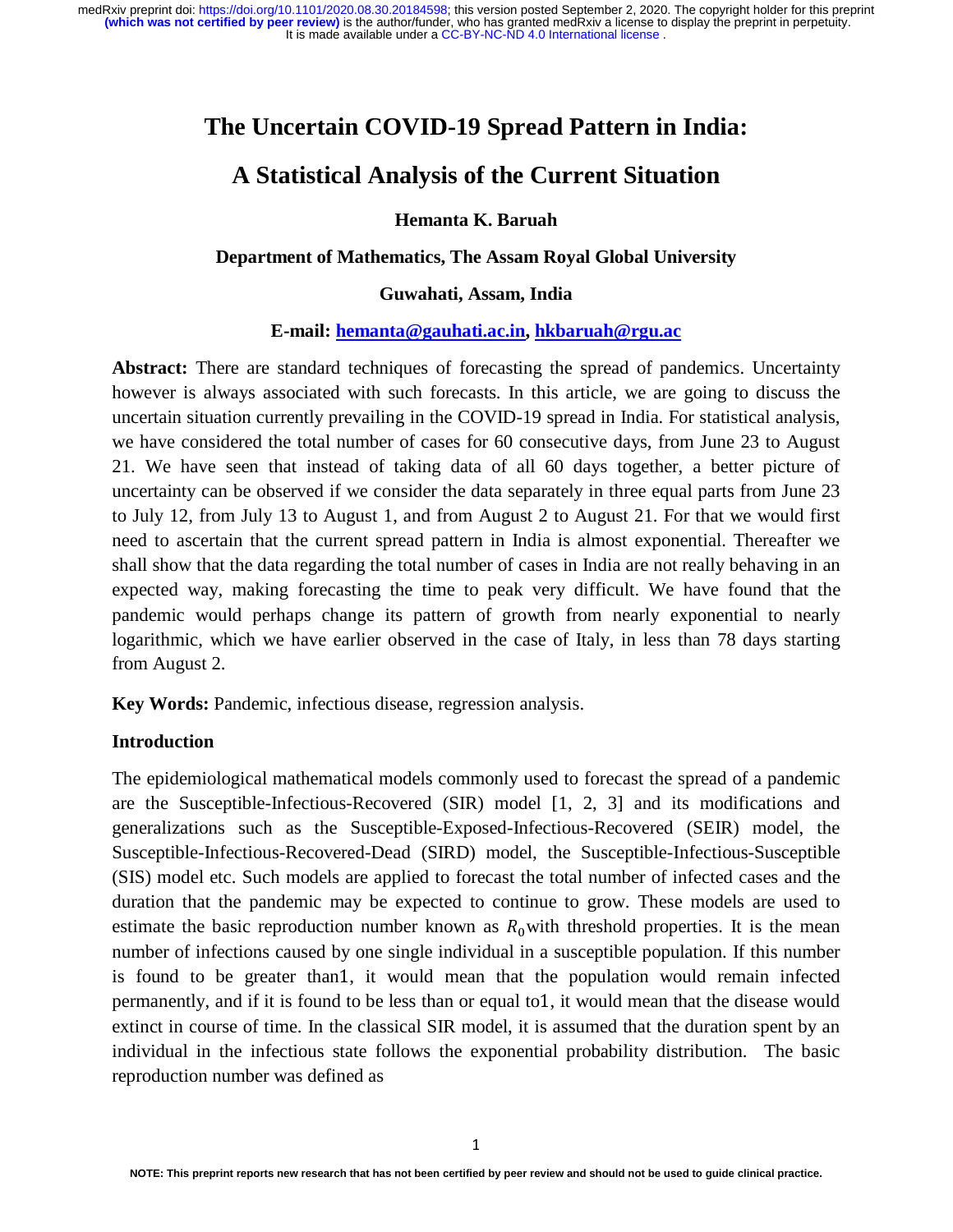$$
R_0 = \frac{\beta}{\gamma}
$$

where  $\beta^{-1}$  is the typical time between contacts and  $\gamma^{-1}$  is the typical time until recovery. It may be noted that these models are mathematically valid when the population is assumed to be infinite.

Therefore although in a small region this model can be expected to work well, in a very large region application of this model may perhaps be unrealistic. In a large region, medical facilities may not be uniformly available for everyone. Economic disparities would certainly affect susceptibility to the disease. This may lead to an imperfect value of the basic reproduction number. Therefore the validity of such models with an assumption that the population is infinite is questionable when the disease is COVID-19 in particular for which medicine is yet to be made available to everyone.

The SIS model is used to study infectious diseases that do not last very long, and it assumes that such infections do not lead to immunity after recovery. The SIRD model typically assumes that the recovered cases are immune to the disease. In the SEIR model, it is assumed that there is a period of incubation within which infected individuals are not infectious. Individuals that are infected but not infectious are considered as exposed in this model.

As can be seen, COVID-19 has lasted for eight months now, and it is uncertain as yet how long it would continue the world over. Therefore the SIS model is perhaps unfit to forecast about the COVID-19 spread because in this model it is assumed that the disease would not last very long. It has actually been reported that some people who had recovered from the disease have been infected again, although the number may be quite low. As such, a presumption that the recovered cases are immune to the disease is debatable. Therefore the SIRD model may not perhaps lead to good forecasts. Without statistical tests, rejecting the hypothesis that within the incubation period infected individuals are not infectious may not be proper. But in the COVID-19 spread related works in which the SEIR model was used it was apparently presumed that within the incubation period the infected individuals are not carriers of the disease. We therefore cannot be sure that application of the SEIR model is perfect in the COVID-19 spread matters.

Indeed, from the graphical representation of the total number of COVID-19 cases in the USA as shown by the Worldometers.info [4] data, it is apparent that unlike in the cases of any other country, in the USA the shape of the curve has not been showing a pattern as presumed in the epidemiological models. In the USA, the curve has not been showing a smooth increase. Therefore application of such models in the case of the USA may perhaps need modification of the models.

There were attempts to study the spread pattern using the auto-regressive integrated moving average (ARIMA) method also. Indeed, in the initial stage, forecasting with the help of ARIMA did lead to very good short term forecasts. For example, Poonia and Azad [5] and Azad and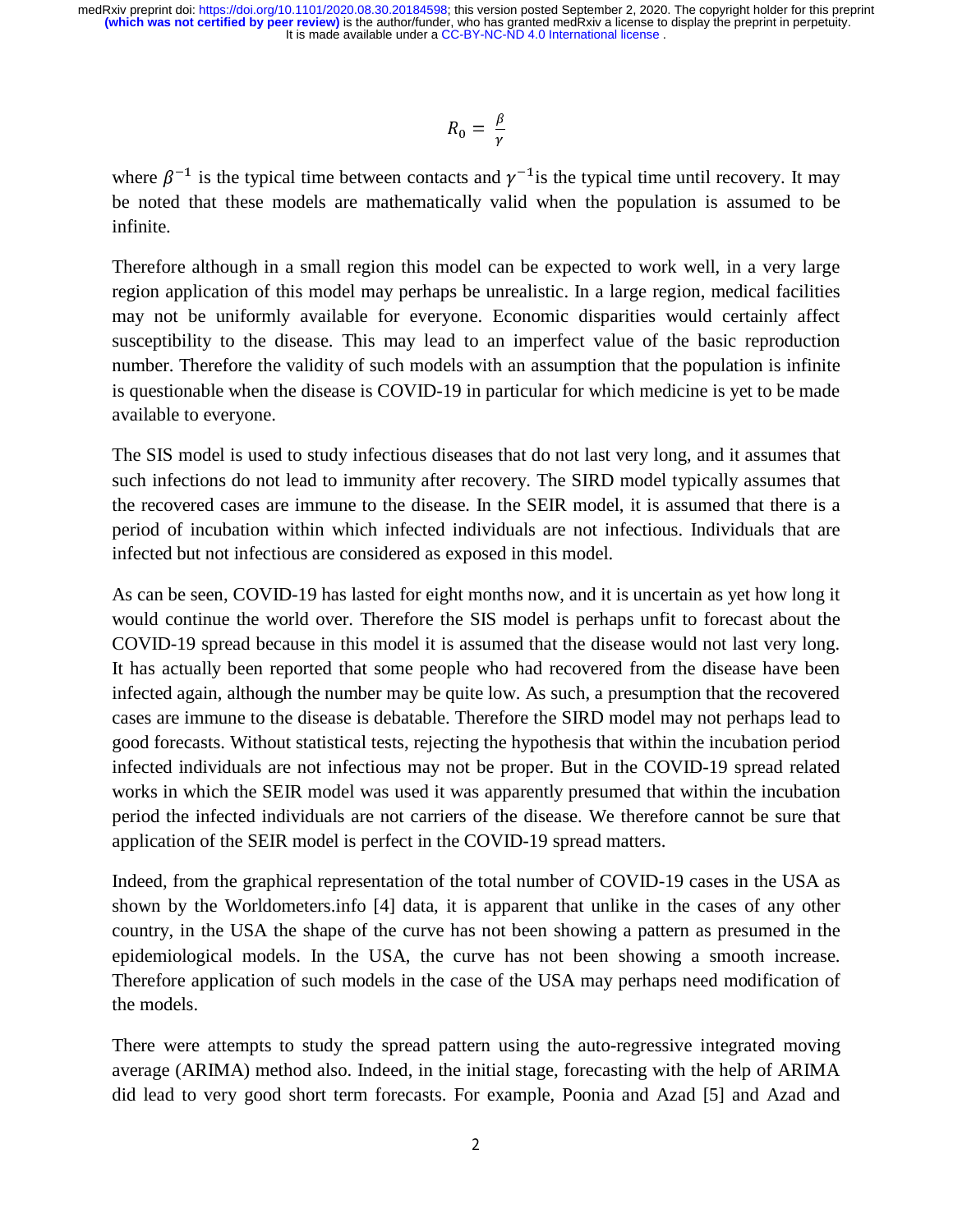Poonia [6] have studied forecasting of the disease in India in two phases using the ARIMA method. Their forecasts were very close to the values observed later. These two works were done at the very initial stage of the outbreak of the disease. However, we have observed that for long term forecasting, this method in this kind of a pandemic situation may not be very suitable.

We would now like to cite some more works done by various researchers with reference to COVID-19 spread in India. Pai *et. al.* [7] have studied the COVID spread matters in India using the SEIR model. Gupta *et. al* [8] also have studied the situation in India using the SEIR model as well as regression analysis. Ranjan [9] studied about predictions in India using epidemiological models. Acharya and Powal [10] have done an ecological study of the Indian situation with reference to a vulnerability index. Their studies were however based on data till the middle of June. They have observed similarities between vulnerability and the concentration of the COVID-19 cases at the state level of India. All these works on the Indian situation were done in the beginning of the spread of the disease.

It can be observed from the diagrammatic representation of the data of the total number of cases of COVID-19 in India is currently following an almost exponential pattern. The pattern that looks exponential can actually be almost exponential, and *not* exactly exponential. In the population dynamics models an S-type of spread curve is used in which the growth is slowest in the beginning and at the end of a given duration. In the case of the COVID-19 spread in every individual region, the growth at the start was nonlinear. In the regions in which the spread has reached the final stage of retardation, it has been found to be slowest once again. Between these two stages, there are two stages, one with nearly exponential growth and the next is with nearly logarithmic growth.

The spread pattern in India is still in the nearly exponential stage. In India the third stage is yet to come. In this article, we are going to show that instead of considering an epidemiological model of the types discussed above, we may proceed to study the spread of a pandemic part by part with reference to time. To know whether the spread is about to retard from an exponential pattern to a logarithmic pattern, we first need to study whether the growth during the nearly exponential period is about to change.

## **Methodology**

It can be observed from the diagrammatic representation of the daily data of the total number of cases of COVID-19 in India that the total number of cases is following an almost exponential pattern. Indeed, the spread pattern of a pandemic in any region can never be exactly exponential, for that would mean that the pandemic would never come to a stop. Therefore, the pattern that looks exponential may actually be almost exponential, and not exactly exponential.

For a function  $g(t)$ , exponential in *t*, let us write

$$
g(t) = \exp(a + bt), a, b > 0, t \ge 0,
$$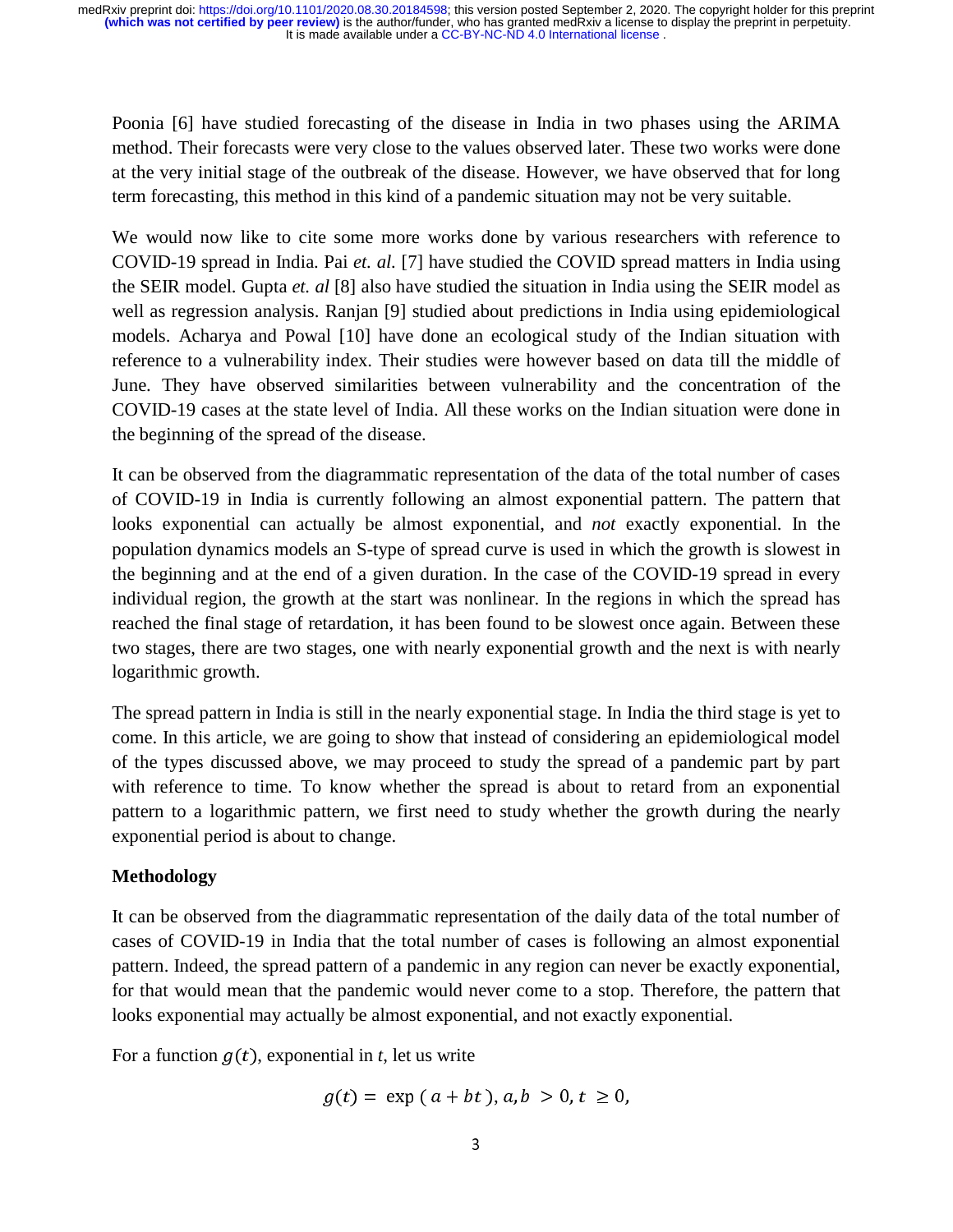where *a* and *b* are constants so that

$$
z = \log_{e} g(t) = a + bt
$$

is linear in *t*. If we want to use this model in the exponential stage of the spread of a pandemic, we would need to take some chosen value of *t* and from that *t* as base we can proceed to find the value of *b.* Accordingly, the value of the constant *a* would be available to us already and we would have to find an estimate of the parameter *b*. When we would observe that the estimated values of *b* are very nearly constant, we would be able to say that the pattern is approximately exponential.

It is apparent from the graph published by Worldometers.info [4] that in India the spread pattern is still approximately exponential. It was seen that the function

$$
N(t) = \exp (a + bt), a, b > 0, t \ge 0,
$$

fits the data of spread in India approximately [11, 12, 13]. Let us write  $z(t) = \log_e N(t)$ .

To estimate the value of the parameter *b* at some point of time we would need data about the total number of cases for a few days prior to that. If the values of  $\Delta z(t)$ , the first order differences of  $z(t)$  are seen to be nearly constant, then we can say that the pattern is nearly exponential.

It was observed in [11, 12, 13] that in the case of India, the values of  $\Delta z(t)$  have been following a reducing trend with some irregularities in between which is inherent in the case of a time series of this type of a pandemic. The average value of  $\Delta z(t)$  in India [11] during the 14 days from May 11 to May 24 was 0.051716. It was seen further [11] that during the 7 days from May 25 to May 31, the average value of  $\Delta z(t)$  was 0.045584. Therefore the reducing trend of the values of  $\Delta z(t)$  was apparent in those 21 days. The average value of  $\Delta z(t)$  in India [12] from June 1 to June 7, 2020, was 0.04063. From June 8 to June 10, the average [13] came down to 0.03635. The average values of  $\Delta z(t)$  were coming down slowly and steadily as could be seen.

The question is: how far would  $\Delta z(t)$  continue to decrease before the spread pattern becomes nearly logarithmic. It cannot continue to decrease to zero because if that is the case, then the total number of cases would suddenly have to become a constant. The S-type curve for the epidemiological models does not say that. Therefore the change from approximately exponential to approximately logarithmic pattern must take place much before  $\Delta z(t)$  becomes zero. For Italy, it was seen that [13] the change from the exponential to the logarithmic pattern took place before April 30. We are now interested to see whether India is about to be in that transition from exponential to logarithmic stage examining the data from June 23 to August 21, 2020.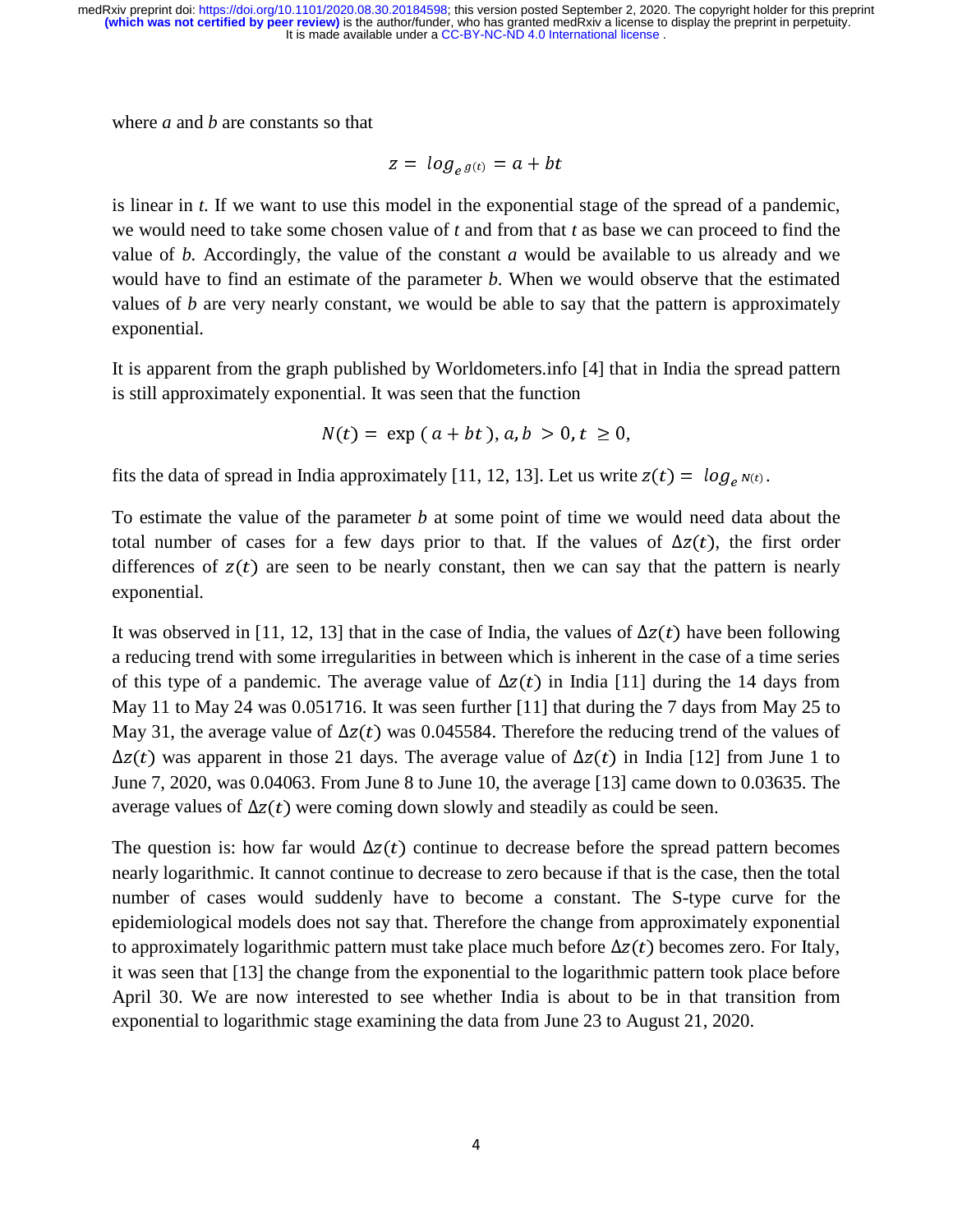### **Analysis and Discussions**

We now proceed to study the current Indian COVID-19 spread situation. We have collected the data from Worldometers.info [4]. The data considered for analysis were for 60 consecutive days from June 23 to August 21, 2020. So as to observe the trend of  $\Delta z(t)$ , we divided the data into three equal parts each of 20 days, from June 23 to July 12, from July 13 to August 1, and from August 2 to August 21. In Table-1, we have shown the data for the first 20 days, in Table-2 for the next 20 days and in Table-3 for the last twenty days. In each of these three tables  $N(t)$ represents the total number of COVID-19 cases till the particular date shown in the first column of every table,  $z(t)$  represents the natural logarithm of  $N(t)$ , and  $\Delta z(t)$  represents the first order differences of  $z(t)$ . We have divided the data into three distinct parts each of duration 20 days because we were interested to see whether in every of these three durations  $\Delta z(t)$  had actually been decreasing, and if so what sort of a decreasing trend was  $\Delta z(t)$  following. The manner in which the pandemic has been spreading in India, we presumed that data of 60 days should be sufficient to see whether it is time for the growth curve to transform into a nearly logarithmic shape. Indeed, just the first order differences of the total number of cases  $N(t)$  may not immediately give a correct picture. The cumulative total has been growing nearly exponentially since the month of May [11]. Therefore  $\Delta N(t)$  does not immediately reflect a clear picture.

| Dates   | N(t)   | z(t)     | $\Delta z(t)$ |
|---------|--------|----------|---------------|
| July 12 | 879466 | 13.68707 | 0.033657      |
| July 11 | 850358 | 13.65341 | 0.033184      |
| July 10 | 822603 | 13.62023 | 0.03433       |
| July 9  | 794842 | 13.5859  | 0.032985      |
| July 8  | 769052 | 13.55291 | 0.033815      |
| July 7  | 743481 | 13.5191  | 0.031612      |
| July 6  | 720346 | 13.48749 | 0.031748      |
| July 5  | 697836 | 13.45574 | 0.034896      |
| July 4  | 673904 | 13.42084 | 0.036286      |
| July 3  | 649889 | 13.38456 | 0.035587      |
| July 2  | 627168 | 13.34897 | 0.035622      |
| July 1  | 605220 | 13.31335 | 0.032627      |
| June 30 | 585792 | 13.28072 | 0.031661      |
| June 29 | 567536 | 13.24906 | 0.032847      |
| June 28 | 549197 | 13.21621 | 0.036379      |
| June 27 | 529577 | 13.17983 | 0.038755      |
| June 26 | 509446 | 13.14108 | 0.036534      |
| June 25 | 491170 | 13.10455 | 0.037727      |
| June 24 | 472985 | 13.06682 | 0.036319      |
| June 23 | 456115 | 13.03050 | 0.034950      |

**Table-1: Values of** ∆  **from June 23 to July 12**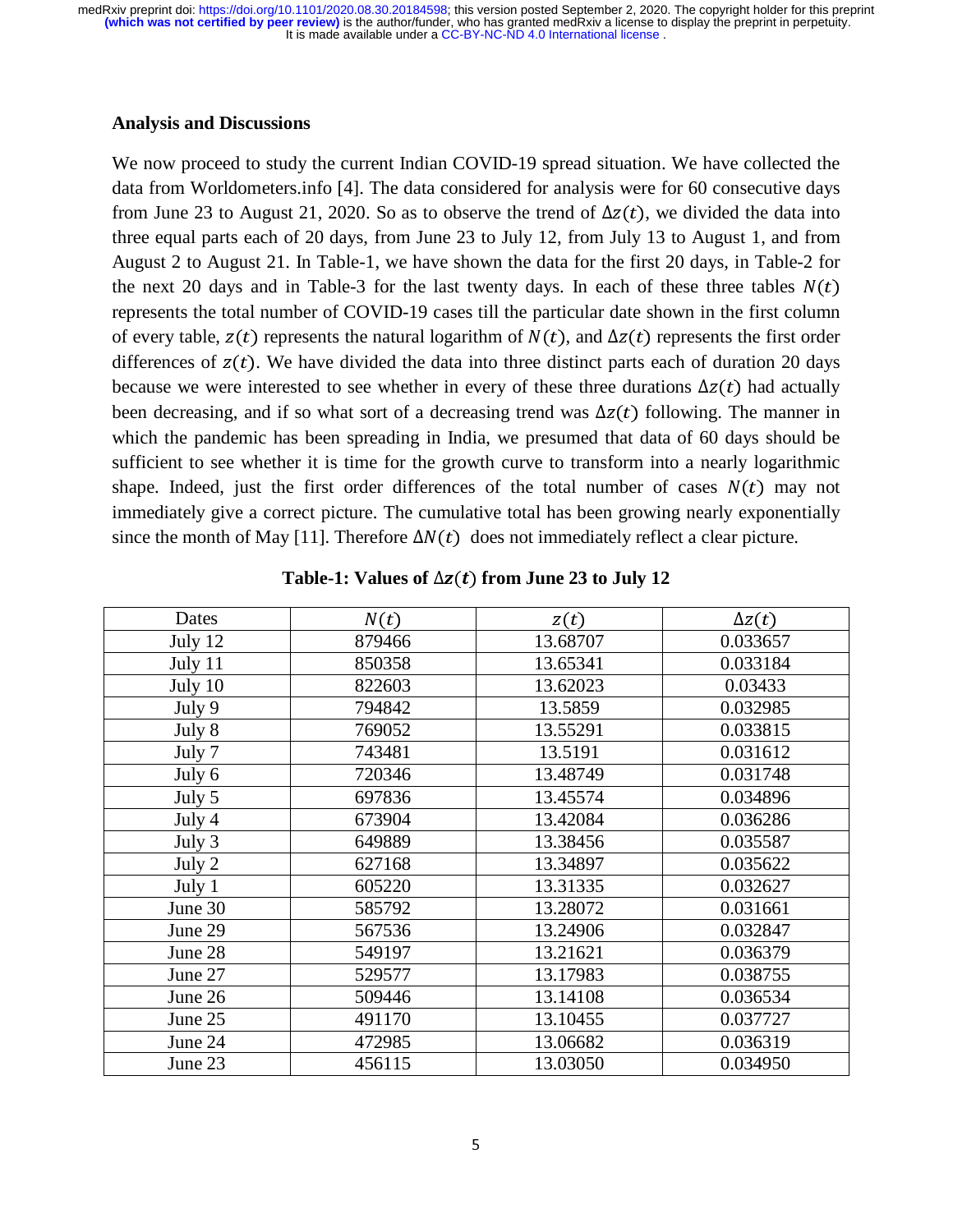| Dates    | N(t)    | z(t)     | $\Delta z(t)$ |
|----------|---------|----------|---------------|
| August 1 | 1751919 | 14.37622 | 0.031818      |
| July 31  | 1697054 | 14.3444  | 0.034594      |
| July 30  | 1639350 | 14.30981 | 0.034104      |
| July 29  | 1584384 | 14.27571 | 0.033534      |
| July 28  | 1532135 | 14.24217 | 0.03293       |
| July 27  | 1482503 | 14.20924 | 0.031857      |
| July 26  | 1436019 | 14.17739 | 0.035818      |
| July 25  | 1385494 | 14.14157 | 0.035612      |
| July 24  | 1337022 | 14.10596 | 0.037253      |
| July 23  | 1288130 | 14.0687  | 0.038335      |
| July 22  | 1239684 | 14.03037 | 0.037476      |
| July 21  | 1194085 | 13.99289 | 0.033352      |
| July 20  | 1154917 | 13.95954 | 0.031676      |
| July 19  | 1118907 | 13.92786 | 0.037371      |
| July 18  | 1077864 | 13.89049 | 0.035321      |
| July 17  | 1040457 | 13.85517 | 0.034039      |
| July 16  | 1005637 | 13.82113 | 0.035906      |
| July 15  | 970169  | 13.78523 | 0.034267      |
| July 14  | 937487  | 13.75096 | 0.03235       |
| July 13  | 907645  | 13.71861 | 0.031539      |
|          |         |          |               |

# **Table-2: Values of** ∆  **from July 13 to August 1**

**Table-3: Values of** ∆  **from August 2 to August 21** 

| Dates     | N(t)    | z(t)     | $\Delta z(t)$ |
|-----------|---------|----------|---------------|
| August 21 | 2973368 | 14.90521 | 0.023493      |
| August 20 | 2904329 | 14.88171 | 0.023871      |
| August 19 | 2835822 | 14.85784 | 0.024703      |
| August 18 | 2766626 | 14.83314 | 0.023783      |
| August 17 | 2701604 | 14.80936 | 0.020299      |
| August 16 | 2647316 | 14.78906 | 0.022194      |
| August 15 | 2589208 | 14.76686 | 0.025023      |
| August 14 | 2525222 | 14.74184 | 0.026325      |
| August 13 | 2459613 | 14.71551 | 0.026424      |
| August 12 | 2395471 | 14.68909 | 0.028396      |
| August 11 | 2328405 | 14.66069 | 0.026659      |
| August 10 | 2267153 | 14.63404 | 0.023662      |
| August 9  | 2214137 | 14.61037 | 0.028456      |
| August 8  | 2152020 | 14.58192 | 0.030744      |
| August 7  | 2086864 | 14.55117 | 0.029891      |
| August 6  | 2025409 | 14.52128 | 0.031176      |
| August 5  | 1963239 | 14.49011 | 0.029267      |
|           |         |          |               |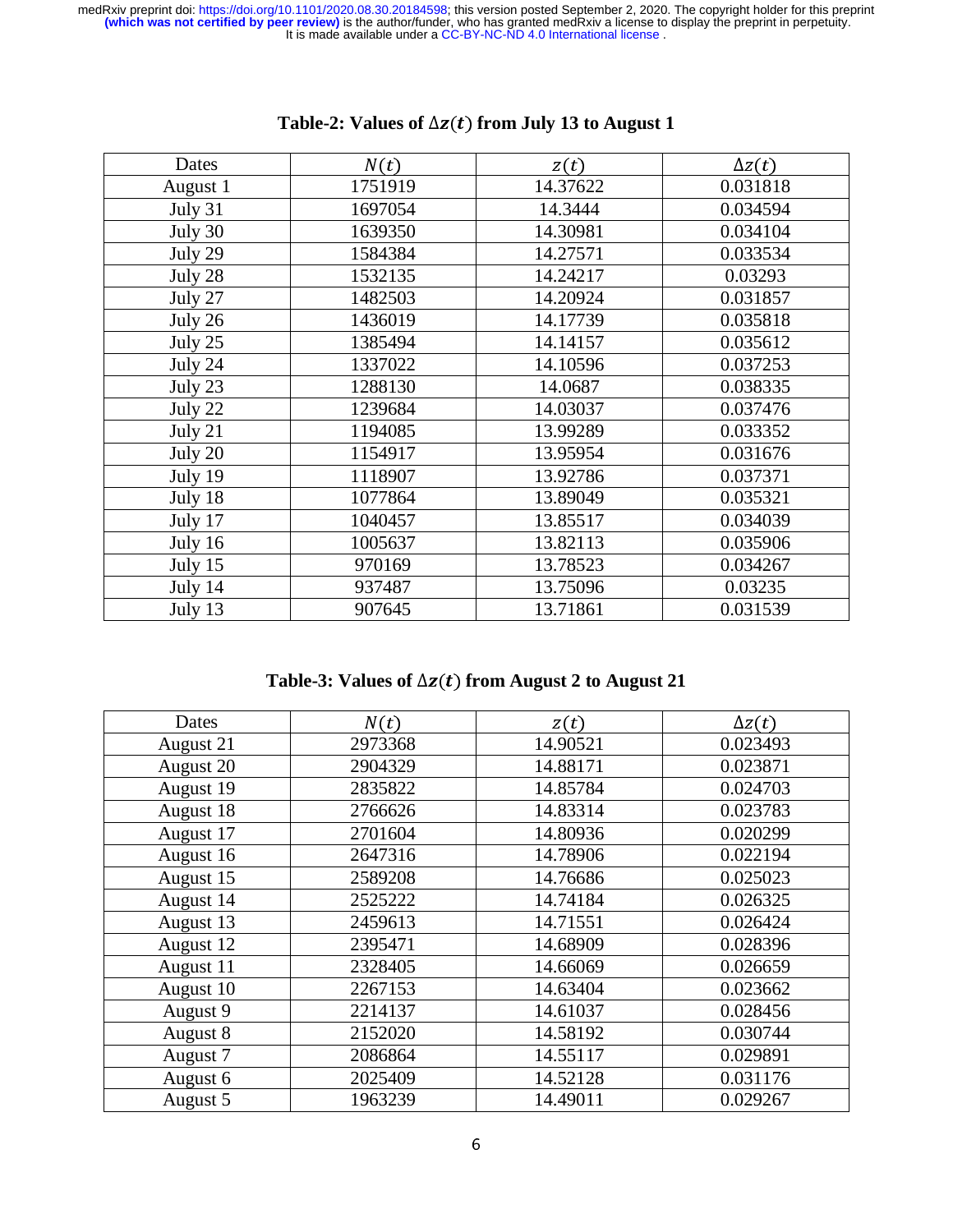| August 4 | 1906613 | 14.46084 | 0.027265 |
|----------|---------|----------|----------|
| August 3 | 855331  | 14.43357 | 0.027668 |
| August 2 | 1804702 | 14.40591 | 0.029684 |
|          |         |          |          |

In Table-4, we have shown the calculated values of the first order differences  $\Delta z(t)$  for days from 1 to 20 in the three periods. This we have done so that we can visually compare the values to see if there actually is a decreasing trend in the values of $\Delta z(t)$ .

| Days           | Values of          | Values of           | Values of             |
|----------------|--------------------|---------------------|-----------------------|
|                | $\Delta z(t)$ from | $\Delta z(t)$ from  | $\Delta z(t)$ from    |
|                | June 23 to July 12 | July 13 to August 1 | August 2 to August 21 |
| 20             | 0.033657           | 0.031818            | 0.023493              |
| 19             | 0.033184           | 0.034594            | 0.023871              |
| 18             | 0.03433            | 0.034104            | 0.024703              |
| 17             | 0.032985           | 0.033534            | 0.023783              |
| 16             | 0.033815           | 0.03293             | 0.020299              |
| 15             | 0.031612           | 0.031857            | 0.022194              |
| 14             | 0.031748           | 0.035818            | 0.025023              |
| 13             | 0.034896           | 0.035612            | 0.026325              |
| 12             | 0.036286           | 0.037253            | 0.026424              |
| 11             | 0.035587           | 0.038335            | 0.028396              |
| 10             | 0.035622           | 0.037476            | 0.026659              |
| 9              | 0.032627           | 0.033352            | 0.023662              |
| 8              | 0.031661           | 0.031676            | 0.028456              |
| 7              | 0.032847           | 0.037371            | 0.030744              |
| 6              | 0.036379           | 0.035321            | 0.029891              |
| 5              | 0.038755           | 0.034039            | 0.031176              |
| $\overline{4}$ | 0.036534           | 0.035906            | 0.029267              |
| 3              | 0.037727           | 0.034267            | 0.027265              |
| $\overline{2}$ | 0.036319           | 0.03235             | 0.027668              |
|                | 0.034950           | 0.031539            | 0.029684              |

## **Table-4: Summarized form of the Tables- 1, 2 and 3.**

From June 23 to July 12, the average value of  $\Delta z(t)$  was 0.034576, from July 13 to August 1 it was 0.034458, and from August 2 to August 21 it was 0.026449. Period-wise the average looks to have come down observably, particularly in the last 20 days of the period concerned.

We have found that  $\Delta z(t)$  during these three periods follows the following three linear equations established using the method of least squares. From June 23 to July 12,

$$
\Delta z(t) = 0.036571 - 0.00019003 t, \tag{1}
$$

from July 13 to August 1,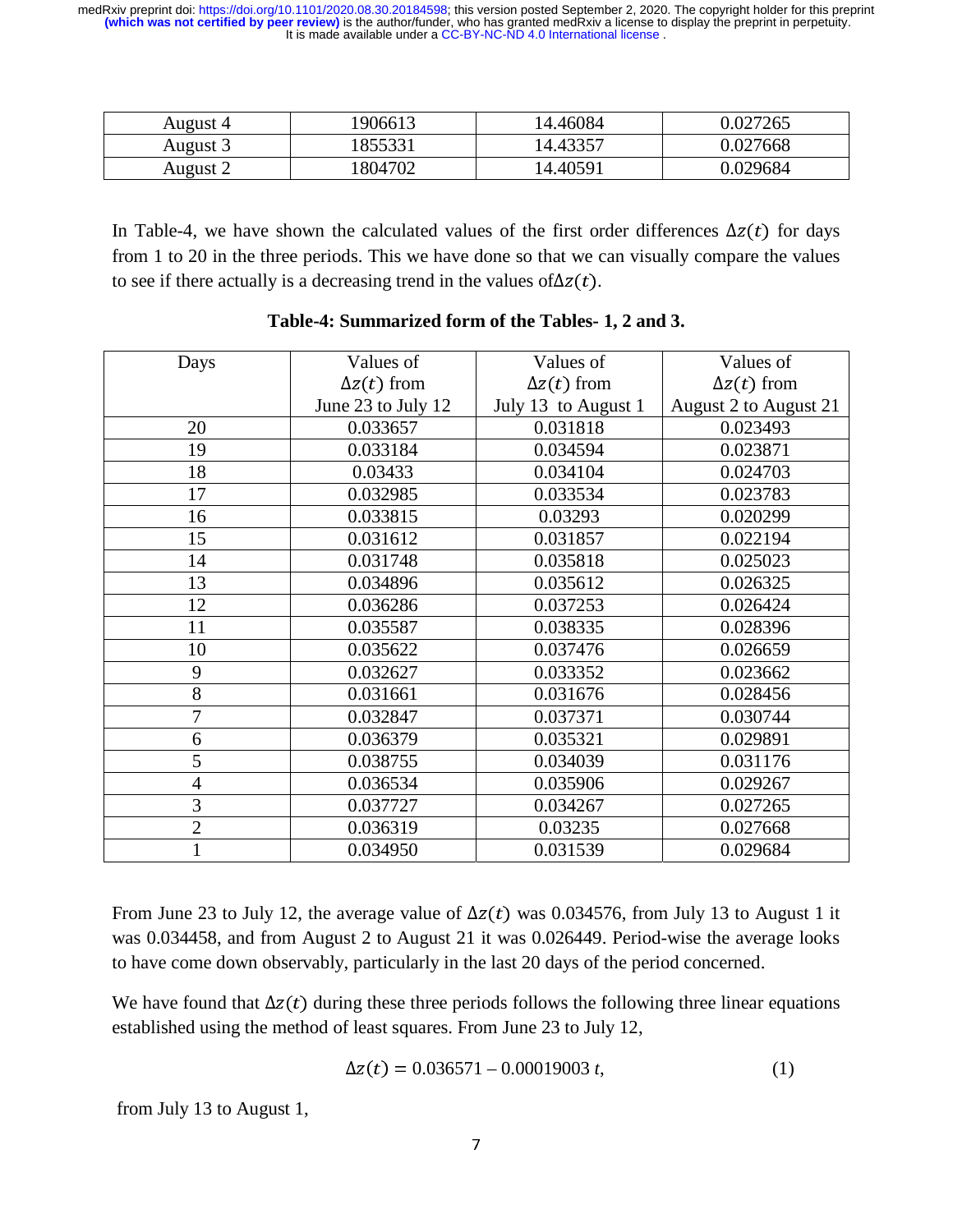$$
\Delta z(t) = 0.034550 - 0.00000889 t, \tag{2}
$$

and from August 2 to August 21,

$$
\Delta z(t) = 0.030566 - 0.0003921 t. \tag{3}
$$

It is apparent that in the three regression equations of  $\Delta z(t)$  on *t* above, the slopes are indeed negative, but the retardations are very slow. We have done the statistical tests of significance of the null hypothesis  $H_0$ :  $\rho = 0$  against the two sided alternative hypothesis  $H_1$ :  $\rho \neq 0$  where  $\rho$  is the population correlation coefficient between the variables  $\Delta z(t)$  and *t* for the three periods mentioned with reference to equations (1), (2) and (3).

It has been found that for the period from June 23 to July 12,  $r^2 = 0.2947194$ , for the period from July 13 to August 1,  $r^2 = 0.0006139$ , and for the period from August 2 to August 21,  $r^2 =$ 0.5932367, where *r* stands for the sample correlation coefficient. Using the Student's *t* test, with

$$
t^2 = \frac{(n-2)r^2}{(1-r^2)},
$$

where  $n = 20$ , we have found that the calculated value of *t* for the first 20 days from June 23 to July 12 comes out as equal to 2.7425 which is greater than the two sided theoretical value of  $t$  (= 2.101), at 5% probability level of significance for 18 degrees of freedom. Therefore we conclude that during this period the null hypothesis is to be rejected, and that there is a significant linear relationship between  $\Delta z(t)$  and *t*. This is equivalent to concluding that the value of the regression coefficient (– 0.00019003) is significantly different from 0.0.

For the next 20 days, from July 13 to August 1, we can see that  $t = 0.10515744$  which is far smaller than the tabulated value of *t* mentioned above. Therefore we are more than 5% sure that the null hypothesis is true, and therefore we conclude that there is no significant linear relationship between  $\Delta z(t)$  and *t*. This is equivalent to concluding that the value of the regression coefficient (– 0.00000889) is not significantly different from 0.0.

For the last 20 days, feom August 2 to August 21, it was found that  $t = 26.2517$  which is far greater than the tabulated value of *t* mentioned above. Therefore we conclude that during this period the null hypothesis is to be rejected, and that there is a significant linear relationship between  $\Delta z(t)$  and *t*. Thus we can say that the value of regression coefficient (– 0.0003921) is significantly different from 0.0.

From equations (1), (2) and (3), it was apparent that  $\Delta z(t)$  had a decreasing linear trend in the first 20 days, a constancy in the second 20 days and a decreasing linear trend in the third 20 days again, and that the rate of decrease in the third 20 days was about 2 times the rate of decrease in the first 20 days. Constancy of the trend during the second 20 days is clear from the estimated value of the parameter *a* in  $z(t) = \log_{e^{N(t)}}$  as it has come out to be 0.034550, and the estimate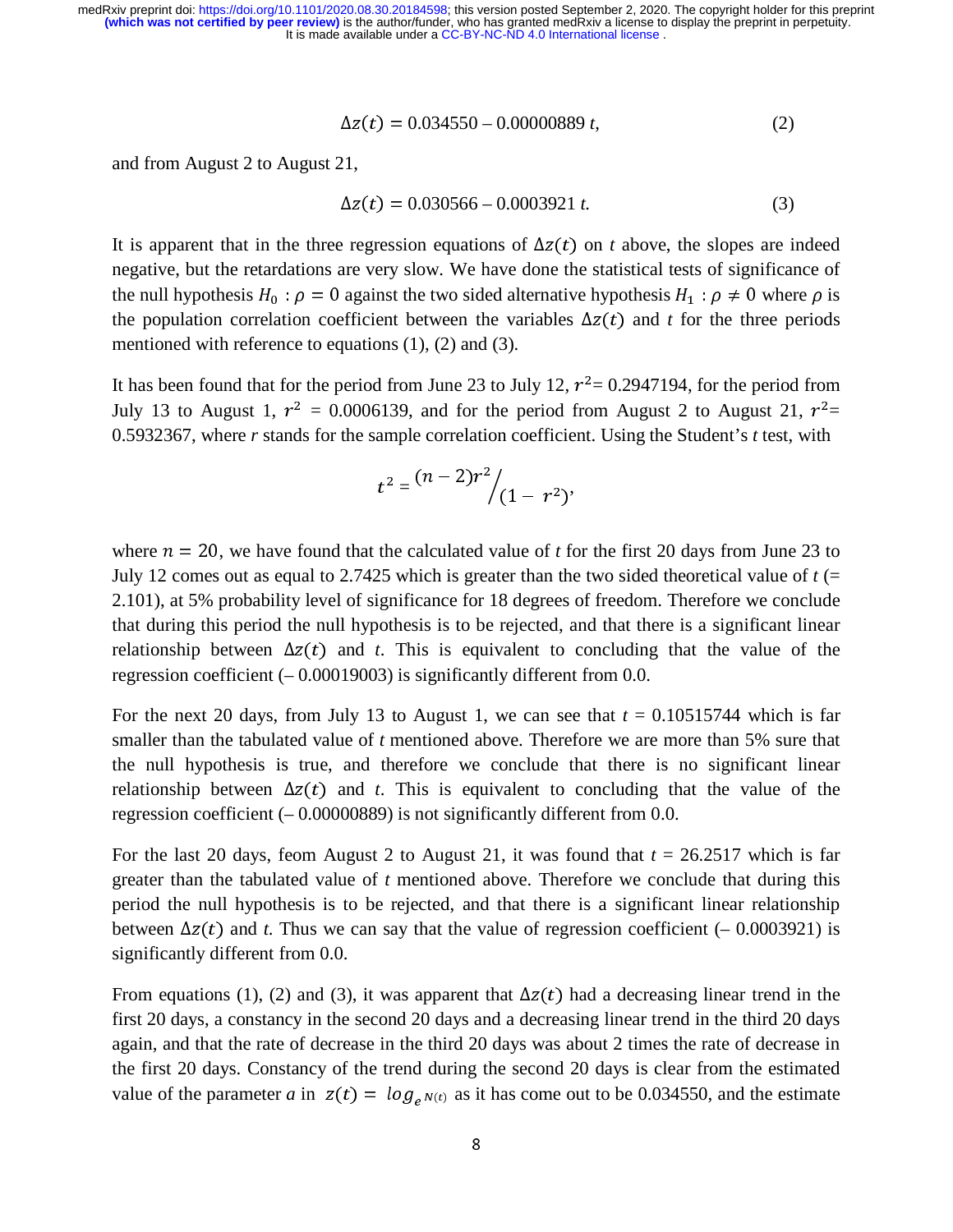of the parameter *b* was very negligibly small,  $(= -0.00000889)$  in equation (2), while the average of  $\Delta z(t)$  during these 20 days was 0.034458 which is almost equal to the estimated value of the parameter *a.* 

We have studied the Indian COVID-19 spread data for sixty consecutive days, partitioning the data into three equal parts, with reference to time as the independent variable. However, in the cumulative increase of the number of cases, other than time there actually may be other parameters involved. For example, the spread rate may actually be more among the economically poor people. Therefore the cumulative total number of the cases of this sort of a pandemic is not dependent on time only. We have however studied the situation assuming that time is the only factor affecting the growth of the pandemic.

We have observed that whereas in the first as well as in the last 20 days the negative trend could be clearly seen, in the second 20 days the trend showed constancy which is why the sample correlation coefficient during that period was very nearly zero. This data dependent fact has shown that it is indeed difficult to forecast about the possible time of peaking of the pandemic in India as yet. Indeed, we have already mentioned that we separated the data into three equal parts just to find out this particular uncertainty regarding retardation of the growth of the pandemic in India even by the end of August, 2020.

From equation (3), we can see that for  $t = 78$  we get  $\Delta z(t) = 0$ . The equations of regression are fitted because they are supposed to be useful in forecasting. Forecasting about the time of peaking of COVID-19 in India may not be very perfect based on such a simple equation of regression. However, the growth cannot continue till  $\Delta z(t)$  becomes zero, for that would mean that the total number would suddenly become constant thereafter, which is not possible. Therefore, the change from the exponential to a logarithmic pattern can be expected to take place in India much before 78 days counting from August 2. It should not go beyond that time limit unless something beyond control does take place regarding the spread of the disease. We may perhaps expect that before the end of September, the COVID-19 situation in India should start to retard. In Table-5, we have shown the values of  $\Delta z(t)$  for 7 days from August 22 to August 28 to observe whether there is any shift from the trend that has been found from the data in Table-3.

| Table-5: Values of $\Delta z(t)$ in India from August 22 to August 28, 2020. |  |
|------------------------------------------------------------------------------|--|
|------------------------------------------------------------------------------|--|

| Dates     | N(t)    | z(t)     | $\Delta z(t)$ |
|-----------|---------|----------|---------------|
| August 28 | 3461240 | 15.05714 | 0.022399      |
| August 27 | 3384575 | 15.03474 | 0.02296       |
| August 26 | 3307749 | 15.01178 | 0.023243      |
| August 25 | 3231754 | 14.98854 | 0.02091       |
| August 24 | 3164881 | 14.96763 | 0.019042      |
| August 23 | 3105185 | 14.94858 | 0.020086      |
| August 22 | 3043436 | 14.9285  | 0.023292      |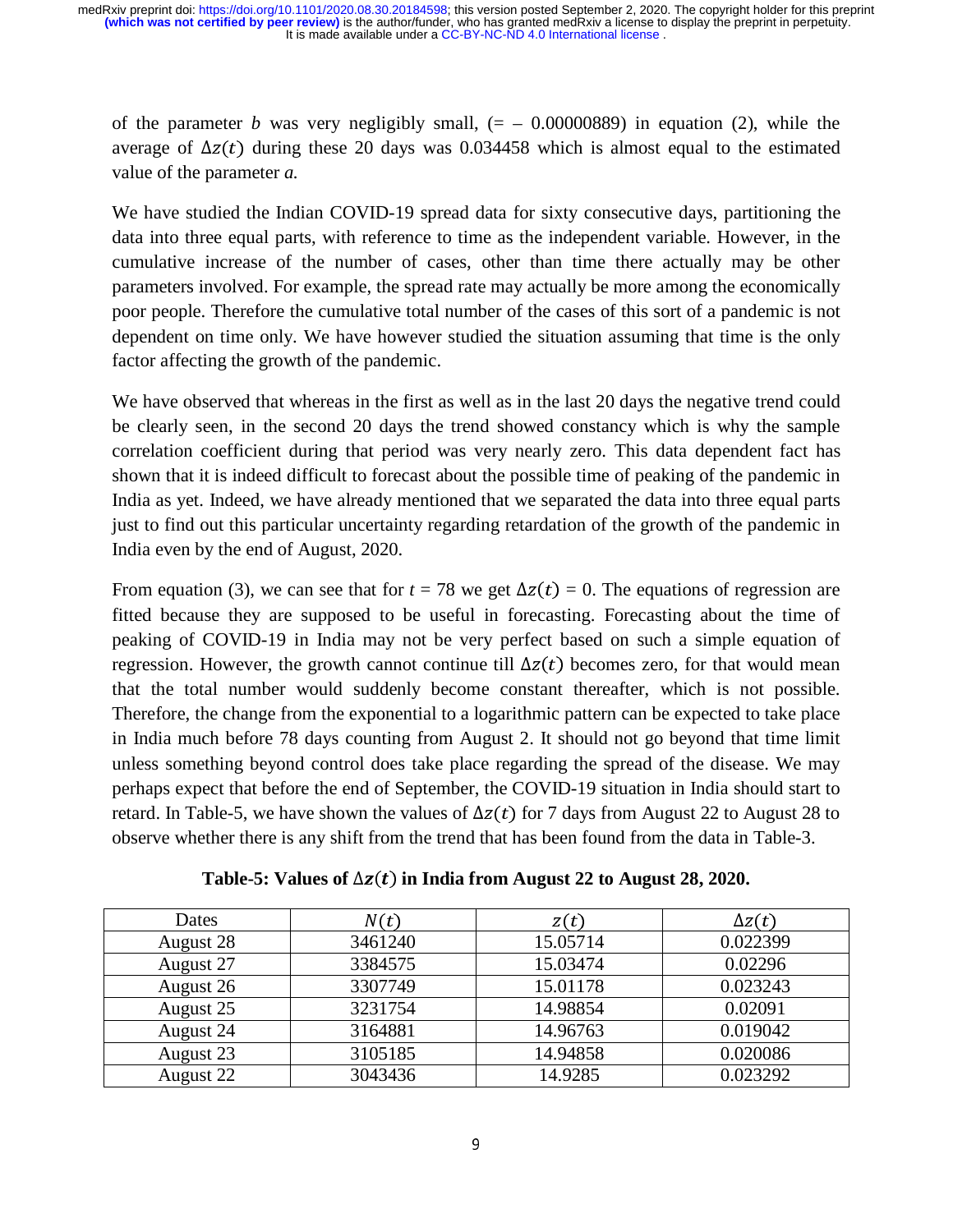From Table-5, the average value of  $\Delta z(t)$  for the period from August 22 to August 28, 2020, can be seen to be 0.021705. It can be seen that from the average 0.026449 found during the period from August 2 to August 21, it has come down to 0.021705 during these 7 days. It means that a constancy of the rate of the nearly exponential increase in the total number of COVID-19 cases in India is going to be attained soon, after which the pattern would start taking a nearly logarithmic growth which is commonly known as curve flattening. One point may however be noted in Table-5. The values of  $\Delta z(t)$  are not really showing a reducing trend, and if that continues for reasons that can occur due to economic heterogeneity of the population, our prediction might go wrong. We have considered the total number of cases as something dependent on time only, and not on economic and geographical heterogeneity.

In Table-6, we have shown the forecasts of the total number of cases for 10 days in India, taking August 28 as the base date and  $\Delta z(t) = 0.021705$ , the average of the values of  $\Delta z(t)$  from August 22 to August 28. As we can see from Table-5, the values of  $\Delta z(t)$  are actually showing an increasing trend and therefore these forecasts may actually be underestimations of the reality. Indeed even in the 20 days from July 13 to August 1,  $\Delta z(t)$  was following a decreasing trend as can be seen from equation (2), although the coefficient of regression of  $\Delta z(t)$  on *t* was found statistically insignificant. But during the period from August 22 to August 28, the trend is not a decreasing one. Therefore if the situation continues to remain so, the forecasts would be underestimations only. Accordingly, if the non-decreasing trend of  $\Delta z(t)$  continues our forecast regarding the time of peaking also would not work.

| Dates       | Forecasts |
|-------------|-----------|
| August 29   | 3537186   |
| August 30   | 3614798   |
| August 31   | 3694113   |
| September 1 | 3775168   |
| September 2 | 3858002   |
| September 3 | 3942654   |
| September 4 | 4029162   |
| September 5 | 4117569   |
| September 6 | 4207916   |
| September 7 | 4300245   |
|             |           |

**Table-6: Forecasts for August 29 to September 7** 

If during these 10 days, our forecasts start becoming overestimations, that should be treated as a signal that the change from nearly exponential to nearly logarithmic is perhaps about to start.

## **Conclusions**

The first COVID-19 cases were reported in India [4] on February 15, 2020. The spread pattern is however still uncertain in India. We have considered the total number of COVID-19 cases in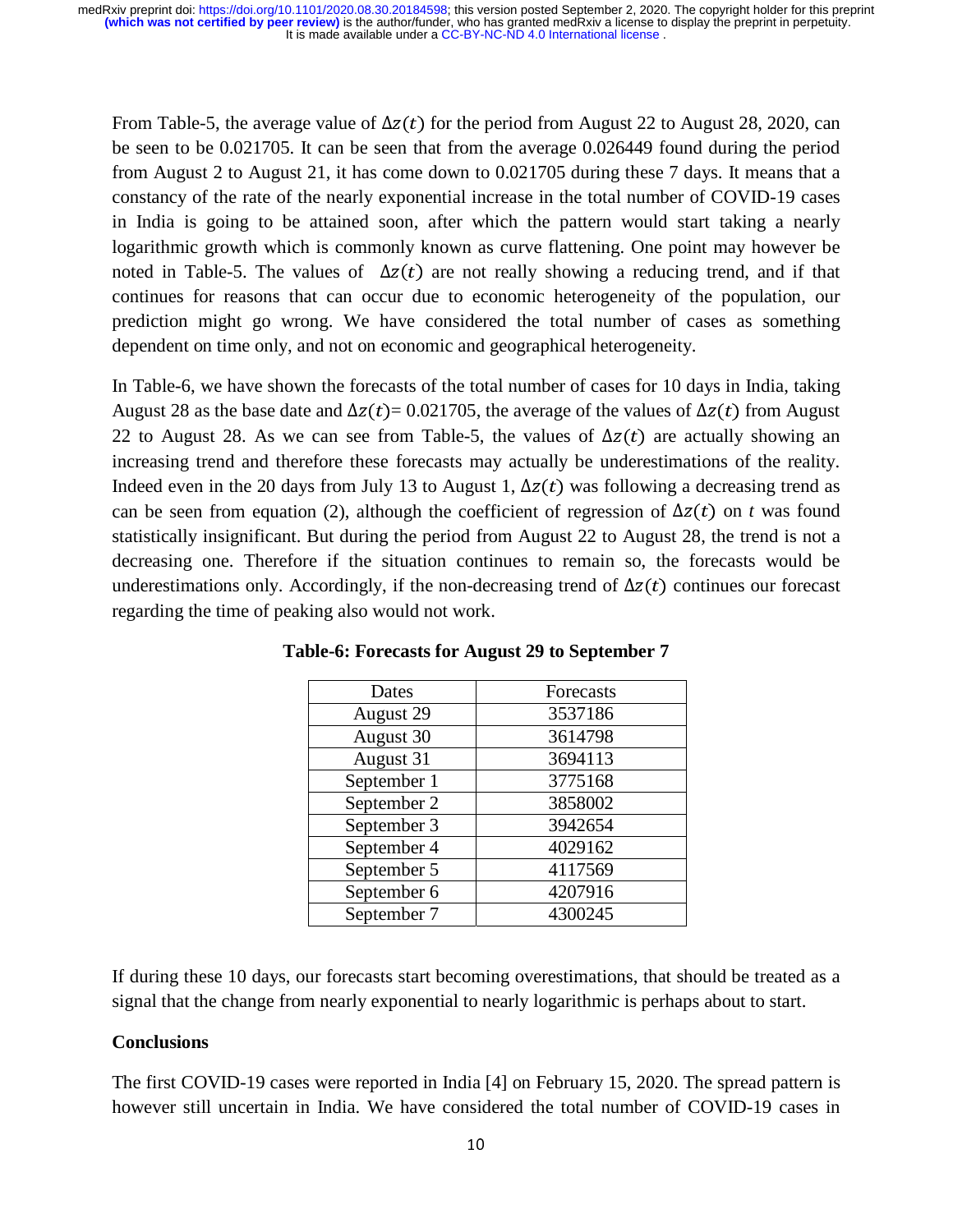India for 60 consecutive days, from June 23 to August 21, 2020. We have seen that the first order differences of the natural logarithm of the cumulative total of COVID-19 cases in India have shown statistically significant decreasing linear trend from August 2 to August 21. There may actually be poverty related factors affecting the growth of the total number of cases in India. But if we consider that the growth is dependent on time only, then it can be seen that *b* in  $N(t)$  =  $\exp(a + bt)$ ,  $a, b > 0$ ,  $t \ge 0$ , where  $N(t)$  is the total number of cases at time *t*, is decreasing linearly in time. Regression analysis has shown that within less than 78 days starting from August 2, the spread pattern of the pandemic would change from exponential to logarithmic. Indeed, if nothing abnormal happens, the change would occur much before this specified time, because the growth cannot just suddenly be a constant before changing of the pattern from nearly exponential to nearly logarithmic. We have made forecasts of the total number of cases for the duration from August 29 to September 7, but they may be underestimations unless the situation observed from the data from August 22 to August 28 does not change.

## **REFERENCES**

- 1. W. Kermak, A. McKendrick. (1927). A Contribution to the Mathematical Theory of Epidemics, *Proceedings of the Royal Society A*. Vol. 115 (1927): 700 – 721. (Republished as Contributions to the Mathematical Theory of Epidemics – I, *Bulletin of the Mathematical Biology*, (1991) 53 (1-2): 33-55.
- 2. W. Kermak, A. McKendrick. (1932) Contributions to the Mathematical Theory of Epidemics II. The Problem of Endemicity, *Proceedings of the Royal Society A*. Vol. 138: 55 – 83. (Republished in *Bulletin of the Mathematical Biology*, (1991) 53 (1-2): 57-87.
- 3. W. Kermak, A. McKendrick. Contributions to the Mathematical Theory of Epidemics III. Further Studies of the Problem of Endemicity, *Proceedings of the Royal Society A*. Vol. 141 (1933): 94 – 122. *Bulletin of the Mathematical Biology*, (1991) 53 (1-2): 89-118.
- 4. Worldometers.info. Total corona virus cases in India, Publishing Date: August 29, 2020. Place of Publication: Dover, Delaware, U. S. A.
- 5. N. Poonia, S. Azad, Short term forecasts of COVID-19 spread across Indian States until May 1, 2020, arXiv: 2004.13538v2[q.bio.PE ].
- 6. S. Azad, N. Poonia, Short term forecasts of COVID-19 spread across Indian States until 29 May, 2020, under the worst case scenario, Preprints 202000491. https://doi.org/10.20944/preprints202004.0491.v1
- 7. C. Pai, A. Bhsskar, V. Rawoot. Investigating the dynamics of COVID-19 pandemic in India under lockdown, arXiv.2004.13337v1[q-bio.PE], 2020.
- 8. R. Gupta, G. Pandey *et. al.* SEIR and regression model based COVID-19 outbreak predictions in India. nedRxiv preprint doi: https://doi.org/10.1101/2020.04.01.20049825, 2020.
- 9. R. Ranjan, Prediction for COVID-19 outbreak in India using epidemiological models. medRxiv preprint doi: https://doi.org/10.1101/2020.04.02.20051466, 2020.